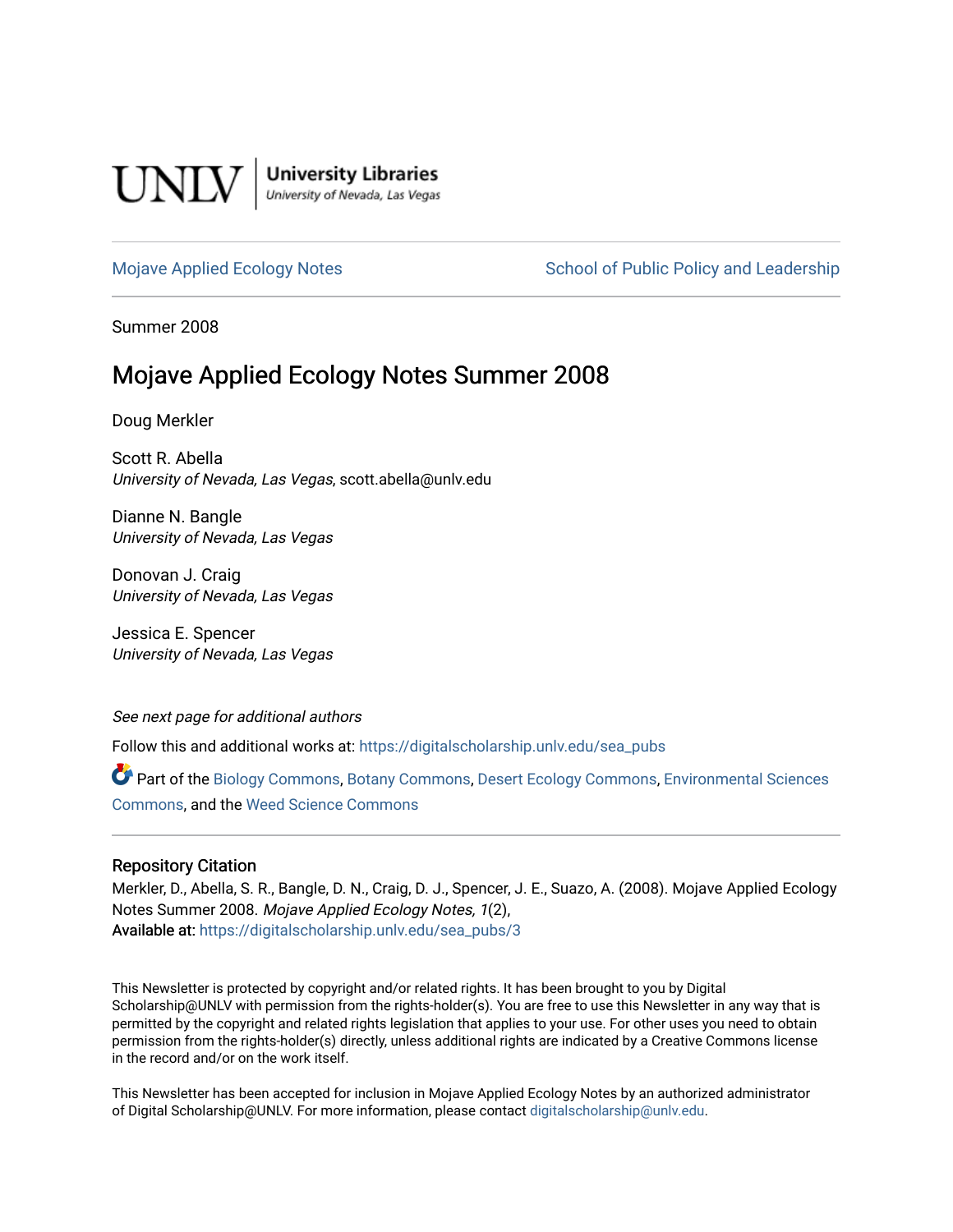## Authors

Doug Merkler, Scott R. Abella, Dianne N. Bangle, Donovan J. Craig, Jessica E. Spencer, and Alex Suazo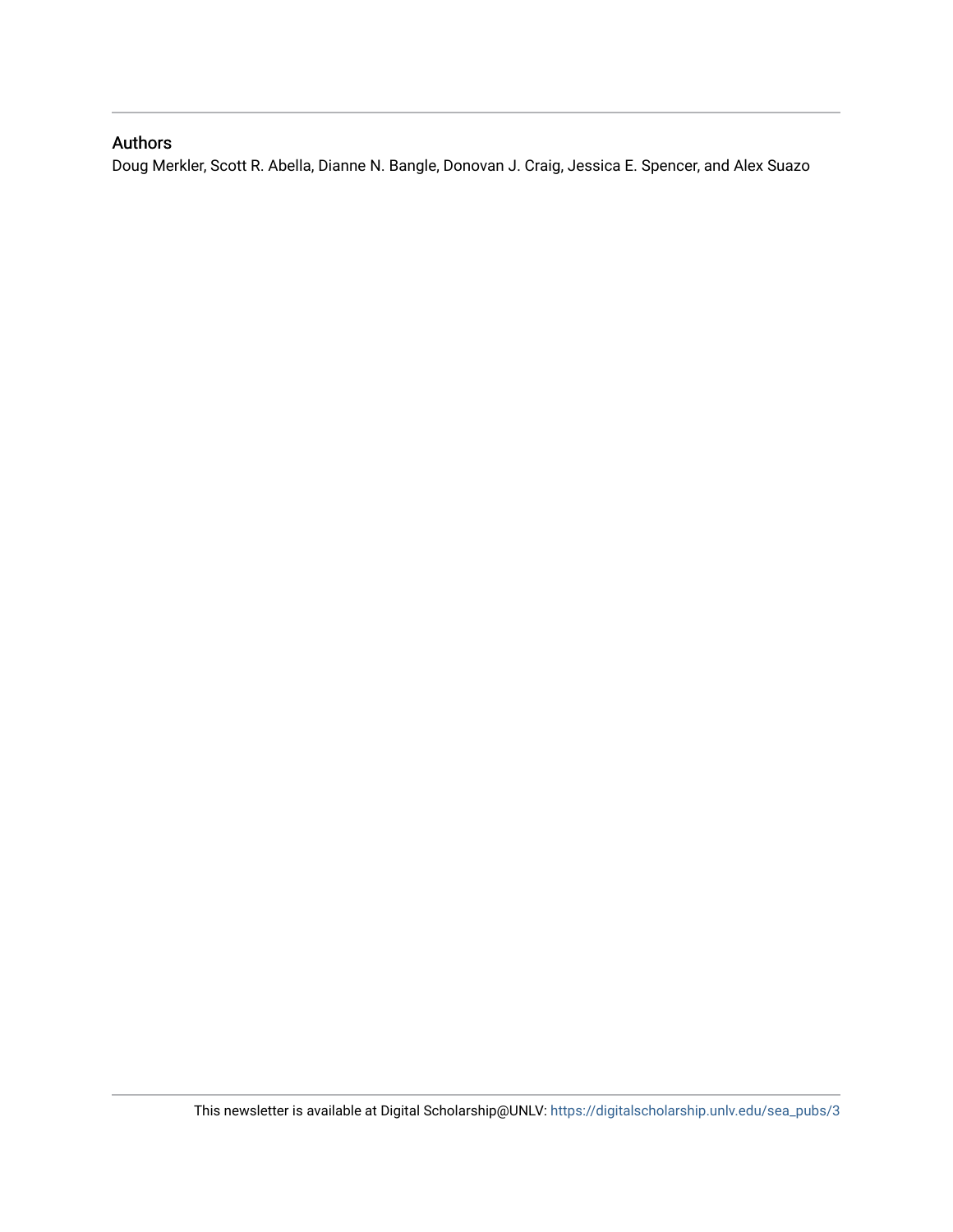Summer 2008

Volume 1, Issue 2 **Guest contributor: Doug Merkler, Soil Scientist**, Mojave Special Projects Office

## Soil Climate Project Underway in Southern Nevada

Land management agencies lack sufficient information to understand the relationships between vegetation distribution and productivity, local climate, and soils within ecologic zones. Improved understanding of these factors will enhance efforts to protect sensitive-status plant species, maintain wildlife habitat, reduce soil erosion and sediment transport, maintain sustainable wild horse and burro populations, restore after fire and subsequent processes that contribute to the evolution of landscape mosaics, and refine estimates of ground-water recharge, consumptive water use, and surface-water runoff.

Through the Southern Nevada Public Lands Management Act, a project is being conducted to characterize the local climate and soils within ecological zones of the Spring and Sheep Mountains. This is a cooperative effort led by Jim Huria of the U.S. Forest Service. Other cooperators include U.S. Fish and Wildlife Service, U.S. Geological Survey (USGS), Natural Resource Conservation Service (NRCS), and Bureau of Land Management. NRCS and USGS



View of the Kyle Canyon climate data-collection site. This site is part of the Soil Climate Analysis Network (SCAN).

have been contracted to implement the collection of quality data for the project.

The Spring Mountains and Sheep Mountains of southern Nevada are documented as two of the most biologically diverse mountain ecosystems in The Nature Conservancy's Mojave Desert Ecoregion biodiversity assessment report. Adding specific support to the Conservancy's recognition, two Spring Mountain floras and a Desert National Wildlife Refuge plant checklist docu-

ment more than 750 known plant species in each mountain range, including 15 endemic plant species in the Spring Mountains and 3 endemic plant species in the Sheep Range. Considering the relatively small 551,508 acres in the Spring Mountains and 377,028 acres in the Sheep Range within the nearly 33 million acres of the Mojave Desert Ecoregion, the total number of plants and number of endemic plant species concentrated in these two mountain ecosystems are remarkable.

Vegetation zones occur in mountains along elevation gradients that are characterized by unique combinations of plant species and soil types. In the Spring and Sheep mountains, zones range from creosote bush and desert shrub communities at low elevations on valley floor areas to an alpine community at the highest elevations of the Spring Mountains and a bristlecone pine community at the highest elevations of the Sheep Mountains; additional zones at intermediate elevations include blackbrush, sagebrush, Pinyon-Juniper, Ponderosa pine, White fir-Limber pine, and Limber pine-Bristlecone pine communities. Yet, little is known about the microclimatology of these mountains.

See Soil Climate on page 3



#### Inside this issue:

| We're Moving!                                                  |  |
|----------------------------------------------------------------|--|
| <b>Rare Plant Monitoring</b>                                   |  |
| Joint Fire Science Update                                      |  |
| <b>Weed Mapping Workshop</b>                                   |  |
| <b>Rodent Effects on Sahara</b><br><b>Mustard Distribution</b> |  |
| <b>Recent Publications</b>                                     |  |
|                                                                |  |

Mojave Applied Ecology Notes

Mojave Aplied

Ecology Note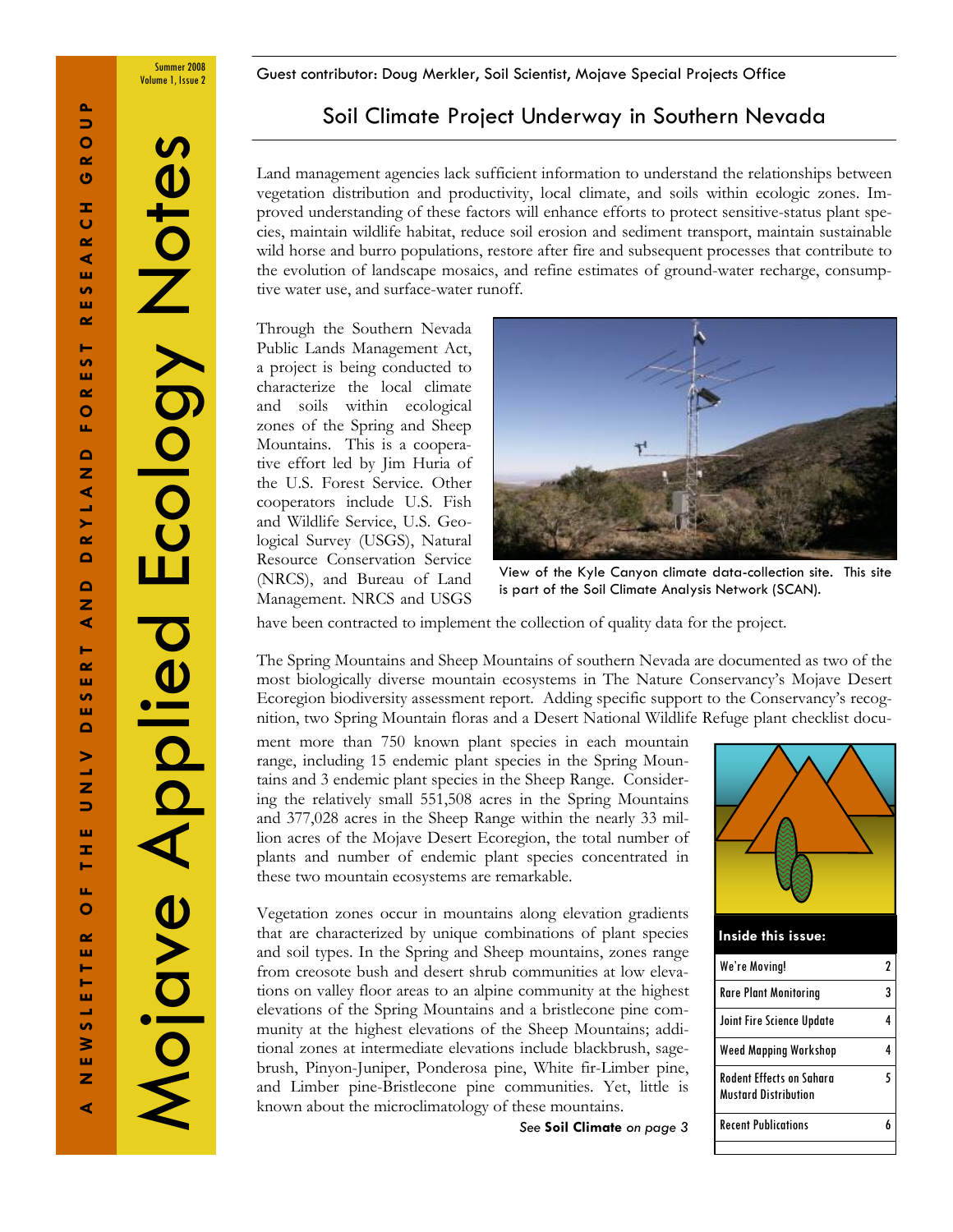Summer 2008 Volume 1, Issue 2



## Desert and Dryland Forest Research Group

University of Nevada-Las Vegas 4505 Maryland Parkway Las Vegas, Nevada 89154-2040

#### RESEARCH ASSISTANT STAFF

Dianne Bangle Donovan Craig Jill Craig Adria DeCorte, Graduate Assistant Cayenne Engel Jon LaValley Chris Roberts, Graduate Assistant Jessica Spencer Alexis Suazo

## **COORDINATOR**

Scott Abella, PhD scott.abella@unlv.edu

## Mojave Applied Ecology Notes Summer 2008 Volume 1, Issue 2

### Editor: Jill Craig, MS jill.craig@unlv.edu

Mojave Applied Ecology Notes is a newsletter published quarterly by the UNLV Desert and Dryland Forest Research Group. We specialize in working with resource managers to address key information needs for management through applied research. Submissions to the editor are welcome. We reserve the right to edit all article submissions.

## We're Moving into UNLV's New Science and Engineering Building Scott Abella, PI

Our research group is one of the few select groups that is moving into the new, \$113-million UNLV Science and Engineering Building. The building is exclusively dedicated to research, and its four stories contain 200,000 square feet of research laboratories, faculty of-



View looking southeast of UNLV's new research facility.

fices, and auditorium space for research symposia. Located on North Campus just northeast of the Biology Building, the building is anticipated to obtain LEED (Leadership in Energy and Environmental Design) certification.

Designed to promote interdisciplinary research on the UNLV campus, the facility will house an exciting breadth of research clusters including materials science, entertainment engineering, nanotechnology, alternate energy, chemical sciences, physiology, genetics, soil and water science, and ecology. More than a dozen core labs will be housed in the facility, such as the Nanotechnology Center, Imaging and Electron Microscopy Center, National Supercomputing Center for Energy and the Environment, and the Geographic Information Systems Laboratory. Occupation is expected this summer, and the move-in process has already started.

What does this mean for us? We will be joining Dale Devitt (Professor of Life Sciences, Director of the Center for Urban Horticulture and Water Conservation), Jeff Shen (Associate Professor of Life Sciences, plant genetics), Lloyd Stark (Associate Professor of Life Sciences, bryophyte and stress biology), and David Costa (Professor of Mathematics, differential equations) in a 2,500-square foot lab to form a water-plant sciences-ecology research group. We will be located on the fourth floor, which also houses soil and geological analytical laboratories and a four-bay research greenhouse.

We are grateful for the opportunity to conduct research in this state-of-the-art facility and commend UNLV administrations and building planners for their vision in navigating through the difficult processes of securing funding and making a facility of this magnitude a reality. We also thank our group's current funding partners – the National Park Service (Lake Mead National Recreation Area) through the Clark County Multiple Spe-



View of the first floor.

cies Habitat Conservation Plan, the Joint Fire Science Program, and the Bureau of Land Management, Las Vegas Field Office – for supporting our work. This support allowed applied ecology to be recognized as an asset to UNLV's research mission and a productive component of the research consortium allocated space in the new building.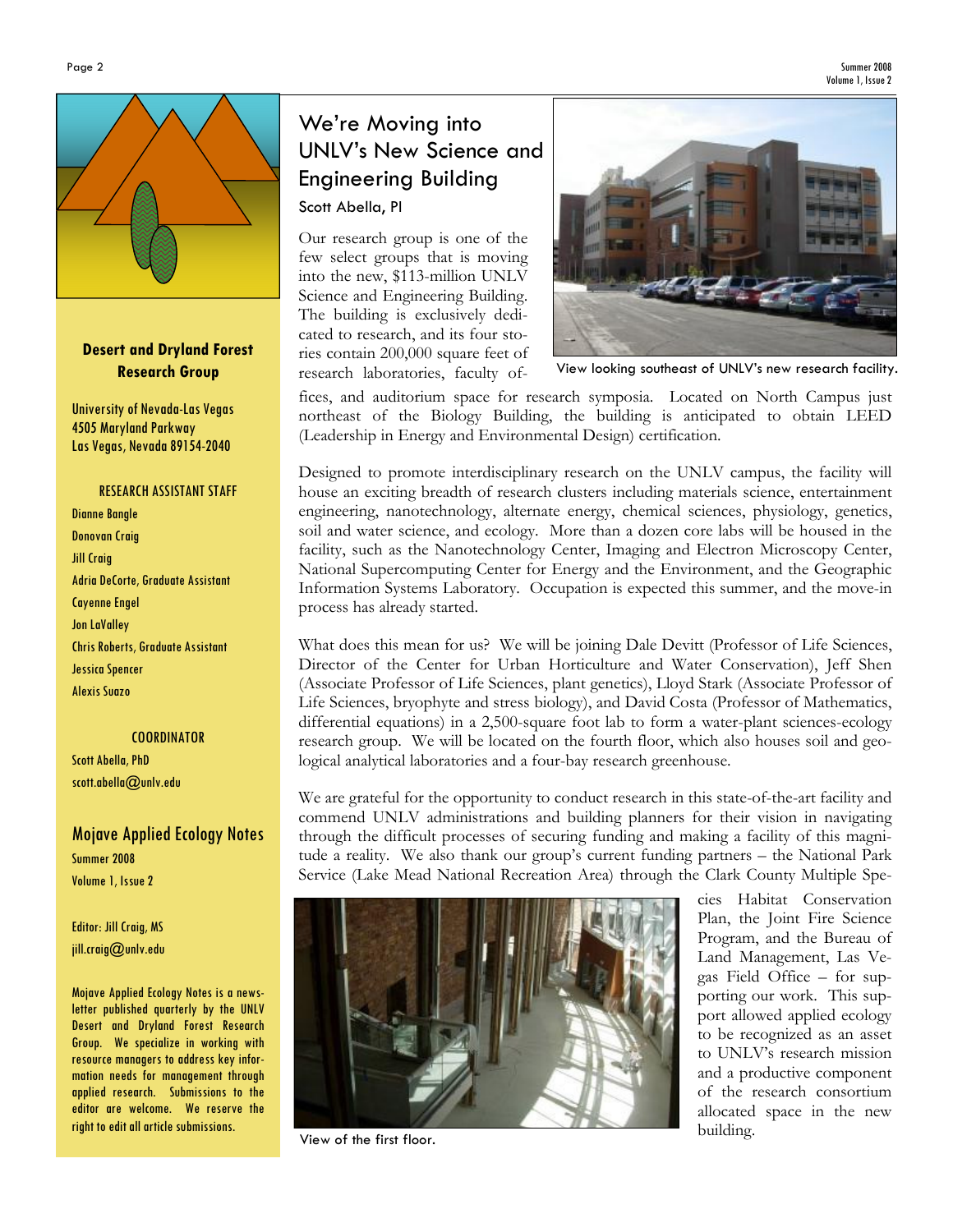## Rare Plant Monitoring

#### Dianne Bangle, Research Assistant—Botany

Maintaining ecosystem health and stability by protecting habitat that supports high biodiversity areas including rare plant sites is a prime concern to land managers. In cooperation with the National Park Service (Lake Mead National Recreation Area) and Clark County (Multiple Species Conservation Plan), we designed and implemented monitoring protocols for four rare plant species to evaluate changes within and across each species' populations. Specifically our monitoring objectives are to 1) maintain the current density of each target species within 30% of the first measurement (annual species evaluated in high rainfall years); 2) determine the abiotic factors that influence the density of each target species; 3) maintain native plant community biodiversity and density at monitored rare plant populations within 30% of the first measurement. By comparing biotic and abiotic variables we will be able to determine specific habitat use requirements for each species in order to provide the tools necessary for land managers to meet their conservation goals.

We are monitoring two perennial gypsum species, Arctomecon californica (10 sites) and Anulocaulis leiosolenus var. leiosolenus (8 sites), and two annual sand species Eriogonum viscidulum (2 sites), and Astragalus geyeri var. triquetrus (2 sites). Monitoring methodology was designed specifically for each species in order to minimize the impact to the habitat and to achieve powerful data.

#### Soil climate Continued from page 1

Micrometeorological data are being collected from representative benchmark soils and typical ecologic zones of the Spring and Sheep Mountains. Data will include parameters such as air temperature, soil moisture and temperature, humidity, wind speed and direction, precipitation, and net (direct solar and diffuse atmospheric) radiation. Instrumentation will be installed within a network of sites along a general transect ranging from the western slopes of the Spring Mountains to the crest of the Sheep Mountains to collect nearcontinuous measurements of climate data. The network will include several existing sites where climate data are monitored as part of a state-wide cooperative program such as the NRCS Snow Survey program or as part of ongoing USGS studies to quantify evapotranspiration rates.



NRCS has collected manual snowfall-measurement data along several courses in the Spring Mountains for many years. The Spring Mountains are an important ground-water recharge area for southern Nevada and the NRCS snow-course measurements provide water managers with information used to estimate water budgets and understand ground-water flow. Although snow-course data provide useful water-budget and hydrologic information, the frequency of data collection (every few weeks) is not sufficient for understanding local climate relationships. Instrumentation used by the NRCS SNOTEL (SNOwpack TELemetry) program will be installed along several snow courses in the Spring Mountains to automate data collection and provide near-continuous climate-data measurements. The SNOTEL sites will be equipped with a pressuresensing snow pillow; storage-precipitation gage; additional sensors to record air temperature, soil moisture and temperature, wind speed and direction, and net radiation; and electrical power and radio telemetry equipment. NRCS maintains a network of over 600 sites in 11 western states as part of its SNOTEL program. Recorded data are posted to the Internet and available through a public-accessible website.

> Information is available on the web at http://www.wcc.nrcs.usda.gov/scan/Nevada/nevada.html. For more information on this project contact Doug Merkler, (doug.merkler@nv.usda.gov).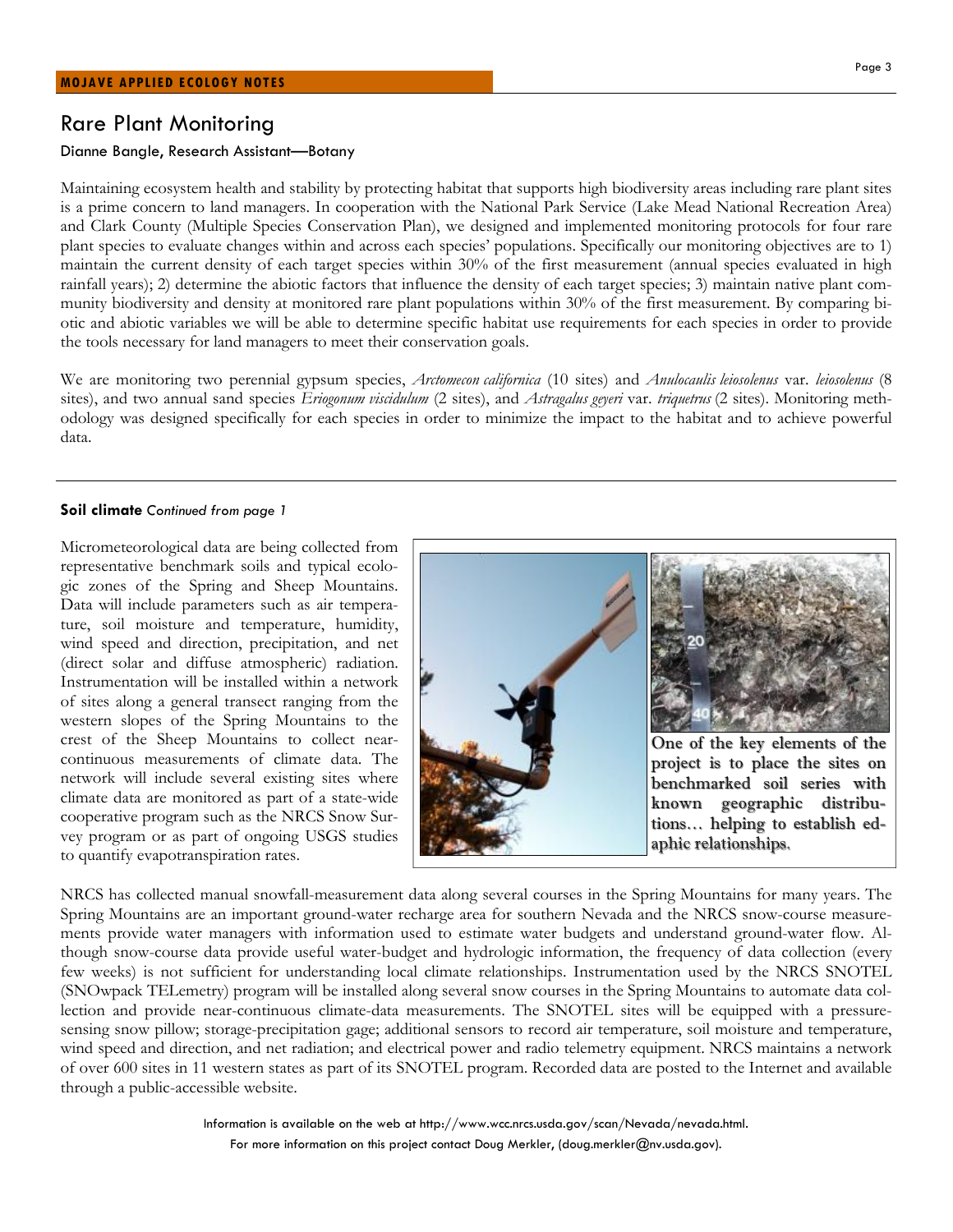## Joint Fire Science Grant Update

## Donovan Craig, Research Assistant

This past spring, two field experiments were initiated on a burned area near Goodsprings, Nevada to test different revegetation techniques and to identify plant species that are most capable of establishing in burned areas. The first experiment examines seeding with questions pertaining to granivory and additions of water. We set up four replicate blocks with 20 plots per block. Each plot had one square meter seeded with one of the following community mixes: late-successional shrubs, early-successional shrubs, forbs, or a mix containing a grass species. Plant species being examined in this seeding trial include: Larrea tridentata, Ambrosia dumosa, Eriogonum fasciculatum, Hymenoclea salsola, Bebbia juncea, Encelia farinosa, Sphaeralcea ambigua, Baileya multiradiata, Penstemon bicolor, and Aristida purpurea. Further tests involving seed fates will be added to this study. No plant establishment as a result of seeding has been observed to date.

The second experiment involved outplanting nursery-grown plant species to the same burned area. We outplanted 320 plants comprising eight species: Larrea tridentata, Ambrosia dumosa, Eriogonum fasciculatum, Encelia farinosa, Sphaeralcea ambigua, Penstemon bicolor, Muhlenbergia porteri, and Sporobolus airoides. Shelters and slow-release irrigation (Rain Bird ®) treatments are being tested for their abilities to enhance plant survival. Thus far, many plants have perished, yet plants under shelters and shelters with slowrelease irrigation have exhibited fewer mortalities overall.

Preliminary data and observations for these revegetation efforts further attest to the difficulties with plant establishment in burned desert areas, especially creosote-scrub communities. Many factors play a role in a plant's ability to survive outplanting or establish from seed. In the desert, as in most environments, adequate water is crucial. However, shelter from herbivory and intense solar conditions also seem to play a vital role in revegetation success.



Wire mesh exclosures were installed to investigate effects of granivory on seeding (top). Effects of shelters and slow release irrigation on outplanting mortality are also being tested (bottom).



# The Utah State University Weed Mapping Workshop

Weed Sentry—Jessica Spencer, Research Assistant

A couple weeks ago, I attended a Weed Mapping Workshop put on by Steve Dewey and Kim Edvarchuk of Utah State University. It was a valuable course for people mapping any kind of vegetation, not just weeds. The most important lesson was that the way that you collect information must be determined by clientele's objectives. It is essential to define objectives so proper methods can be employed to produce a map with enough detail to address the client's questions. There are thousands of ways to produce a vegetation map. Do you use points, lines or polygons? How do you account for varying densities? How much detail is required? Most of these questions can be answered by ironing out objectives before rushing into the field to map.

The course provided several examples of methods that could be used to provide various levels of detail. It also covered how to effectively search based on your search criteria and the type of terrain. We practiced these methods in different field settings. There was a "final exam" that required us to go into the field and map weed populations with a GPS unit. We were responsible for defining objectives, determining search patterns and mapping populations of three different weeds. The course was very informative; I would recommend it to anyone who is either developing or refining a vegetation mapping project.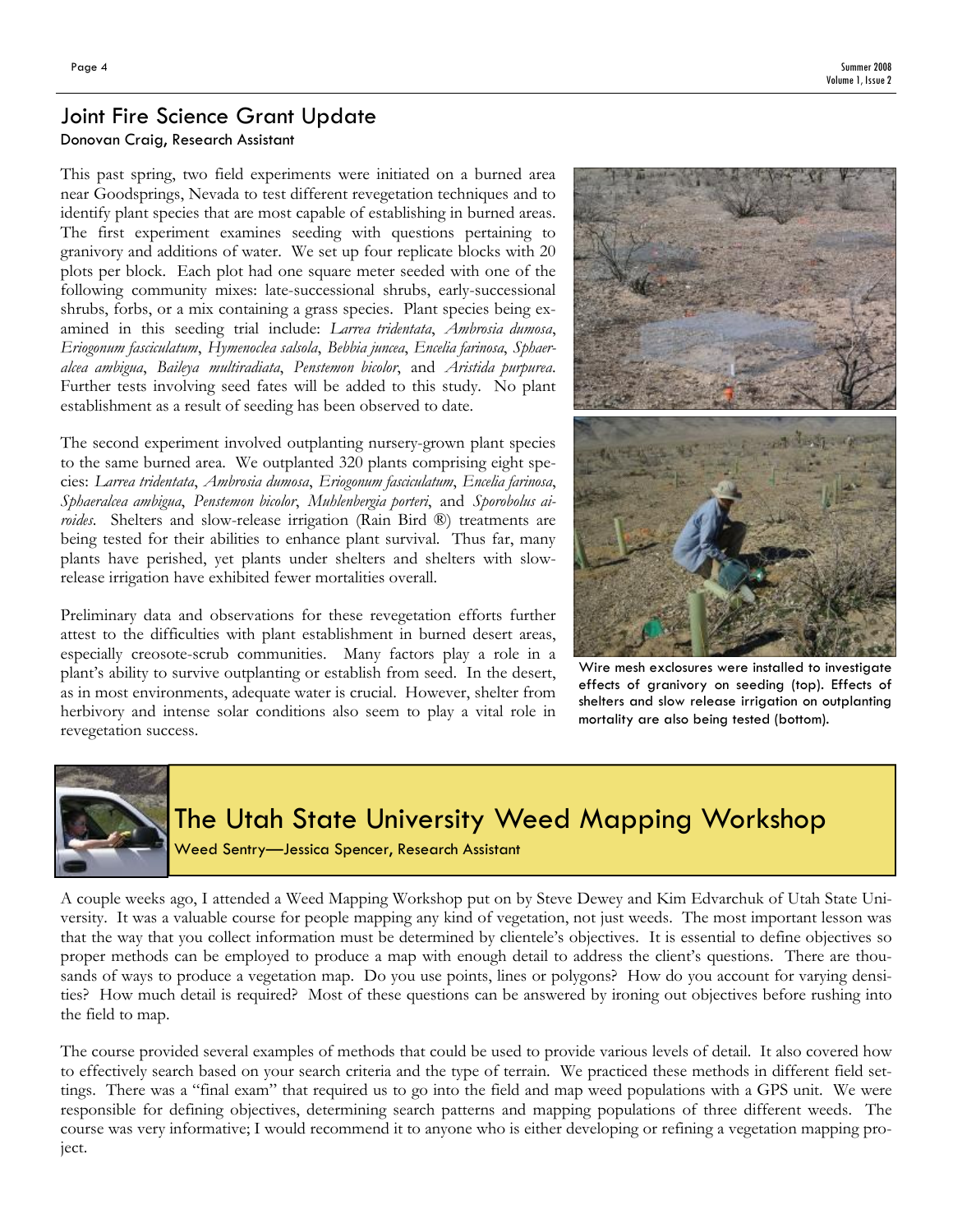## The Impact of Native Granivorous Rodents on the Spatial Distribution of Sahara Mustard (Brassica tournefortii), an Invasive Exotic Species

### Alexis A. Suazo, Research Assistant

Public Lands Institute—University of Nevada, Las Vegas alex.suazo@unlv.edu alex.suazo@unlv.edu

Heteromyid rodents (e.g., Dipodomys sp., kangaroo rats, Fig 1) are abundant in desert habitats. These small nocturnal rodents are effective seed eaters, and can affect native plant distribution and species composition by consuming and caching large quantities of seeds. Heteromyid rodents are also known to preferentially select foraging microhabitats; kangaroo rats forage in open areas while pocket mice (*Perognathus* sp.) forage under shrubs. These microhabitat preferences can affect soil seed bank dynamics. Interactions between native rodents and native plants/seeds have been well studied. Our knowledge of the interactions between native rodents and invasive plants in desert habitats is minimal, even though invasive exotic species are colonizing desert habitats at an alarming rate. To discern granivory patterns by native rodents on Sahara mustard (Brassica tournefortii), an invasive annual plant, I designed a study to document the effects of burial depth on seed removal. Predators may be less likely to detect and remove seeds beyond a certain burial depth. My specific objectives were to document 1) the depth at which seed of Brassica tournefortii escape rodent granivory; 2) the differences in seed removal from open and under shrub microhabitat types.





I conducted the study at Lake Mead National Recreation Area located in the southern portion of the Mojave Desert. The study site is a large wash, and creosote (Larrea tridentata) is the dominant shrub, while bursage (Ambrosia dumosa) and other smaller shrubs are present in low numbers. To monitor rodent granivory, I offered 1 g packets of Sahara mustard seeds buried at 2, 5, and 10 cm depths in open and under shrub microhabitats. Four days after burial, I documented the presence or absence of seed packets. Rodents removed 100 % (10 out of 10) of seed packets buried at 2 cm from open and 80 % (8 out of 10) from under shrub microhabitats. Seed removal decreased at 10 cm depths (Fig 2). These preliminary patterns of seed removal suggest that the vertical position of Brassica tournefortii seeds may influence its removal and detection by native rodents in desert ecosystems. Longer term studies are being conducted to confirm the observed patterns.



Fig. 1. Kangaroo rat (Dipodomys sp.), a granivorous rodent in North American deserts. Rodents are important seed consumers and strongly affect plant community structure and dynamics.